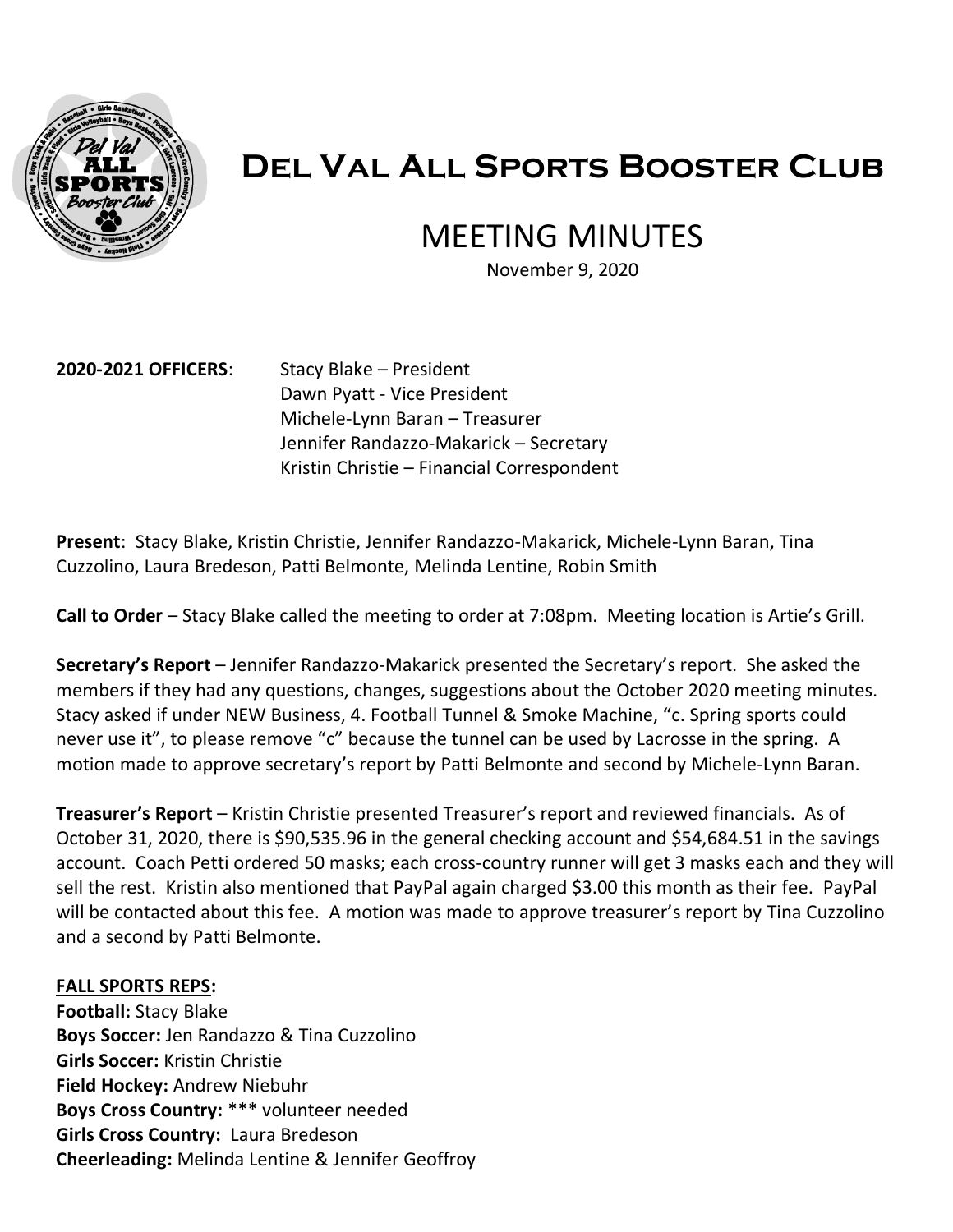## **FALL SPORTS REPORTS:**

**Football:** Stacy reported that the Varsity team record is 5-1 (loss to Bernards), JV record is 3-1 and Freshman record is 4-2 and the season is over. There are two more Varsity games this season; Home vs Hillside and Away vs Johnson. Stacy will be contacting Bill about the DV policy to have a football banquet at Raspberry's. Raspberry's can have a banquet of 100 people.

**Boys Soccer:** Tina reported the Varsity record is 6-1-3 and JV is 5-1-3. On November 4<sup>th</sup>, Varsity lost against Somerville 1-2, JV won 2-1. Varsity Saturday game vs Manville got cancelled due to covid. Tina and Patti Belmonte had posters made for each of the seniors for Senior night. Each poster cost \$23 and the JV parents bought them as a gift! Bridge Street Bagels & Deli donated all the food items for Jennifer Randazzo to cook the Varsity team pasta & meatball dinners for the last 4 soccer games to be delivered at the field after practice.

**Girls Soccer:** Kristin Christie reported Varsity record is 7-3 (7-1 division). The team should be division champs with this current record. They are the #2 seed in Central West Section. The first game is vs. the winner of Bernards/North Plainfield game. Reese Strodt is the 3<sup>rd</sup> leading scorer in the county. The JV record is 3-3-1 and their season ends Wednesday.

**Field Hockey:** Stacy reported that the Varsity record is 5-6. States are at South Hunterdon. Senior Night was vs Mount St. Mary's and we won in over-time 1-0.

**Boys Cross Country:** Jennifer received a picture of the boys running at the sectionals at Thomson Park and posted on our Facebook page. There is not an update on their record this season.

**Girls Cross Country:** Laura Bredeson reported the girls had 5 races with 4 wins! They were 3rd in Skyland Conference at Pingry. They were Skyland Champions at Phillipsburg. The sectionals are at Thompson park on November 14<sup>th</sup>.

**Cheerleading:** Melinda Lentine reported that December 16th is regionals and it is virtual. Some fundraising will be selling popcorn, Shoprite cards, gift card raffles in January (local restaurants doing take-out promotions) and Holiday family photos. There will be a golf outing and tricky tray in the Spring. The cost is \$1,500 per girl to compete. The girls are trying to raise a lot of money for next year. Coach Jen Dewire has been a big improvement to our cheer team. Most recently, the girls drew in chalk on the walk way to the football field with all the football players numbers and words of encouragement!

#### **WINTER SPORTS REPS:**

**Wrestling:** Kristin Christie **Boys Basketball:** Stacy Blake **Girls Basketball:** Laura Bredeson **Cheerleading:** Melinda Lentine **Volleyball: \*\* rep needed \*\***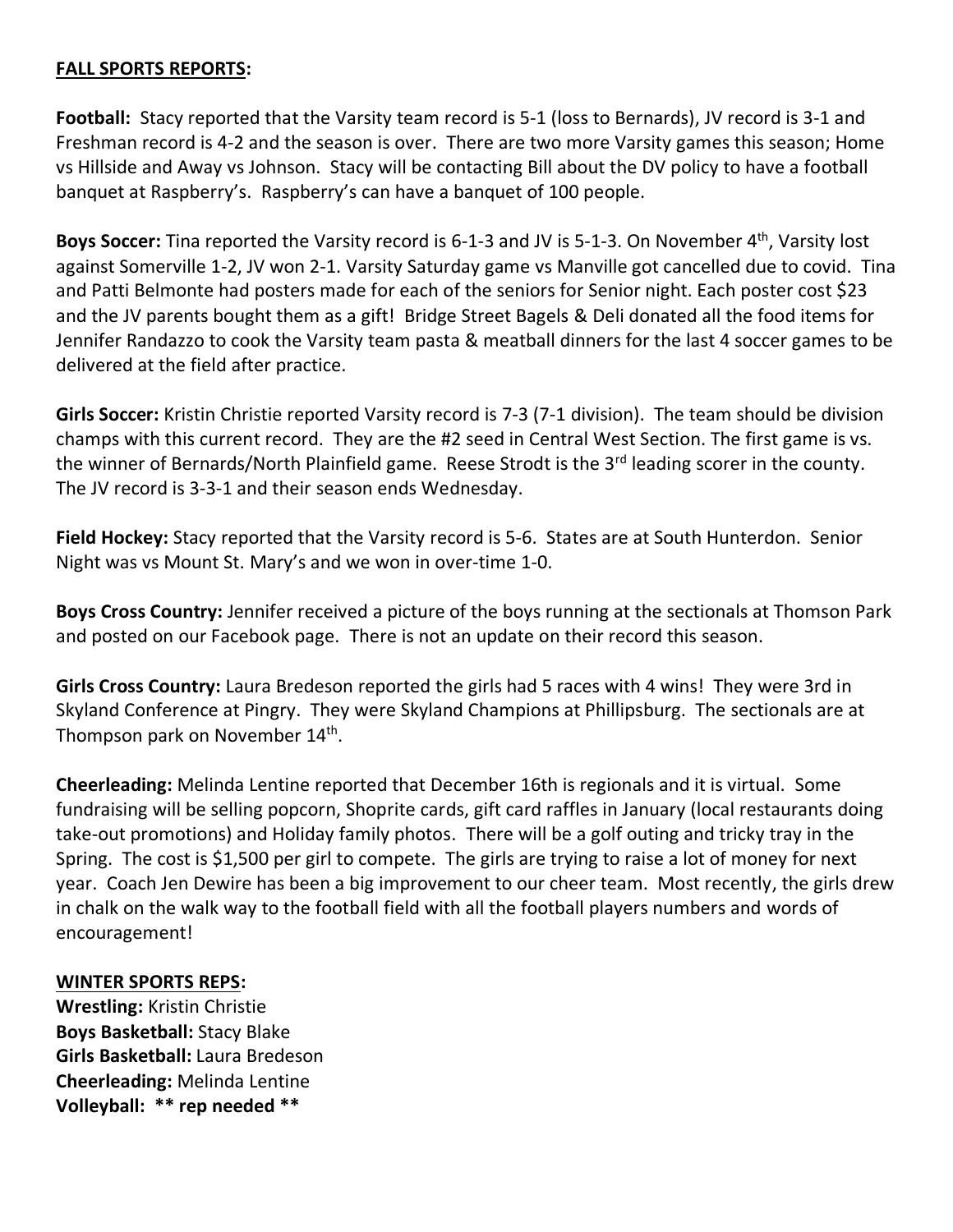#### **NEW BUSINESS**:

- **1.** Coach Dave Kirshenmann, (girls varsity soccer coach), would like to use the money donated by Del Val Soccer Club to purchase bench covers for the players.
- **2. Winter Sports**: Stacy said the new winter sport rules by the Governor are 25 person max indoors with NO spectators.

## **3. MEMBERSHIP:**

- **a.** Our membership is currently at 83 members.
- **b.** Jennifer mailed out the summer mailings packet to all the senior families. Once the families become members, it will give the senior athletes an opportunity to receive one of our \$500 scholarships at the end of the year.

# **4. DEL VAL SPIRIT WEAR**:

- **a.** Volleyball spirit wear items are in. The drop off location for pick-up will be announced
- **b.** DELIVERED Items:
	- i. Boys & Girls Soccer
	- ii. Cheerleading
	- iii. Boys & Girls Cross Country.
- **c.** Staff & Youth stores are open
- **d.** Football Games: Successful sales between \$1,300-\$1,800 each game
- **e.** WINTER Sports stores: A state announcement will be made on November 20<sup>th</sup> as to whether winter sports will occur or not. Once winter sports are confirmed, Stacy will meet with the seniors and set-up each sport store.
- **f.** UPCOMING sales: Varsity letters will be distributed soon for varsity jacket sales
- **g.** HOLIDAY STORE:
	- i. Dec  $5^{\text{th}}$ -6<sup>th</sup> OR Dec  $12^{\text{th}}$ -13<sup>th</sup>
	- ii. Location: Stacy's barn
	- iii. Varsity jacket sales
- **h.** Field Enhancement Project: Advertise brick sales in December for Holiday gifts and graduation gifts
- **5.** Stacy Blake donated her iPad to the booster club to be used for credit card sales. There was discussion of credit card sales of manual credit card (3.49% + .19 per transaction) vs swiping the card (2.69% + .19 per transaction). The new fee will be 3.84% per transaction and we will take away the \$3.00 per transaction fee. Stacy will research and breakdown all fees per transactions and options to be reviewed at January meeting.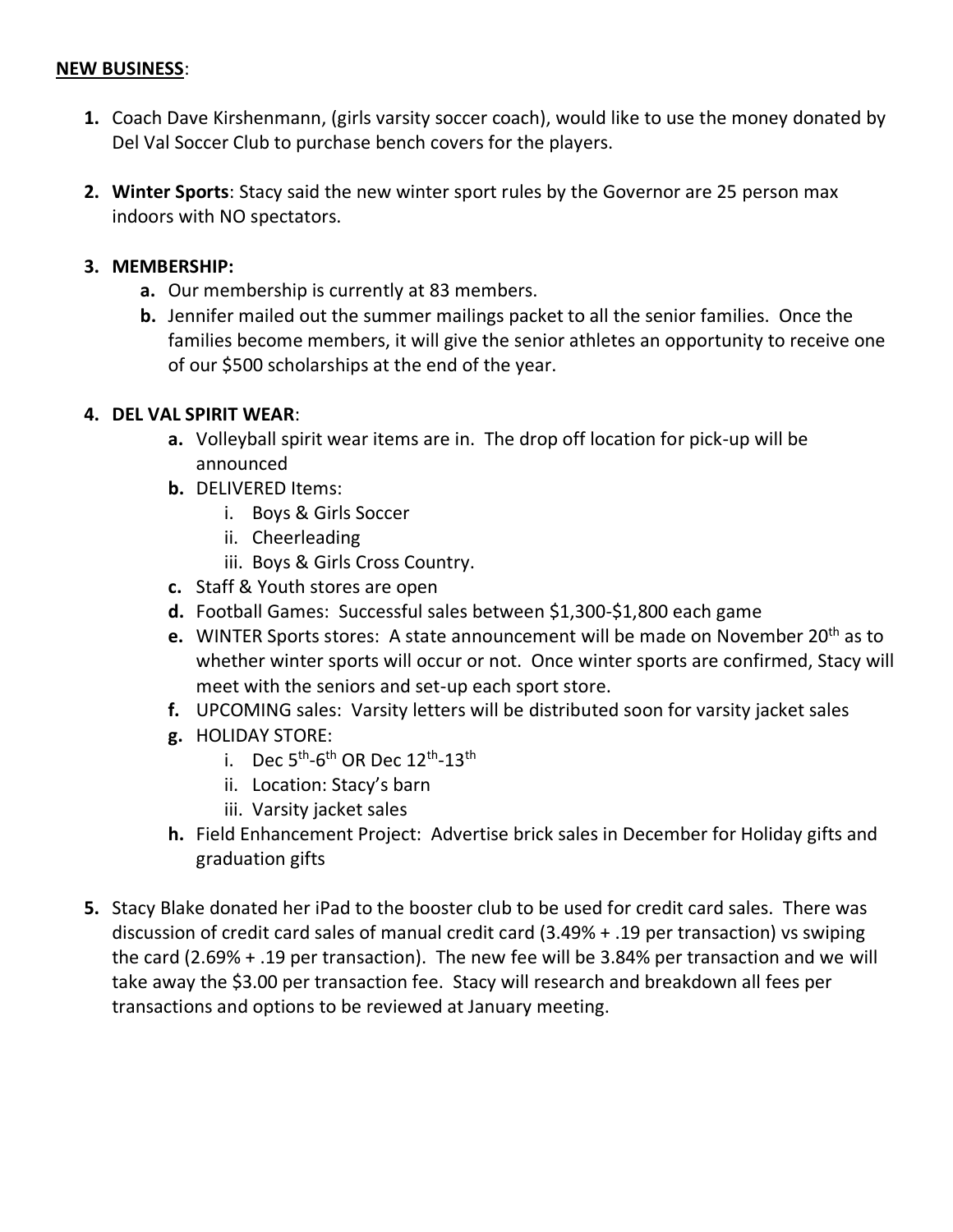#### **OLD BUSINESS:**

1. **BY LAWS: VOTING ON amendments at January 2021 meeting.** Kristin read the new proposed by-law amendments. The highlighted areas are the specific changes below:

#### **Article X – Policies, C. Awards and Scholarships**

- 1. The Del Val All Sports Booster Club will award up to four (4) scholarships each year to graduating senior varsity athletes (senior statisticians are not eligible). The value of the scholarship is not to exceed \$500.00 each. The monies available to the Del Val All Sports Booster Club will govern the number and dollar amount of the awards, and may change yearly as voted on at a monthly meeting.
- 2. To receive a scholarship award offered by the Del Val All Sports Booster Club, the applicant must:
	- 1. Have been an athlete on a recognized varsity team during his/her senior year and intend to play sports in college.
	- 2. Have a parent or guardian who has been an active member in good standing during the student's senior year. To be a member in good standing one must: A. Pay Annual Dues
		- B. Attend at least 50% of all Booster Club activities. (this included meetings, football games, outside sales events, school sales events, etc.)
	- 3. Has not been placed on academic probation or violated the Delaware Valley Regional High School Student Conduct Code and / or Student Co-Curricular Code.
	- 4. Students must fill out the school scholarship application form and submit it by the deadline to be considered.
- 3. If the above stated criteria is not met by 4 candidates in a given school year, one (1) scholarship (not to exceed \$500) may be awarded based on a financial need. The following criteria must be met:
	- 1. Have been an athlete on a recognized varsity team during his/her senior year.
	- 2. Have a parent or guardian who is a member of the Del Val All Sports Booster Club or has volunteered at 50% of our activities. (this included meetings, football games, outside sales events, school sales events, etc.)
	- 3. Has not been placed on academic probation or violated the Delaware Valley Regional High School Student Conduct Code and/or Student Co-Curricular Code.
	- 4. Application is reviewed on the basis of financial hardship/burden to the family
- 4. No member of the scholarship committee can have a son or daughter who is under consideration for a scholarship to alleviate any appearance of improprieties.
- 5. All candidate information is considered to be private and confidential and is not to be discussed outside of the committee meeting.
- 6. Senior Recognition is sponsored by the Del Val All Sports Booster Club in conjunction with the coach and the sports representative of each team. Pens and flowers (or other items as approved) are presented to each senior athlete's parents or guardians to be recognized. This event is usually held at one of the last home games, matches or meets as arranged and communicated by the head coach. The following sports are recognized:

Fall Season:

- Football
- Cheerleading
- Boys Soccer